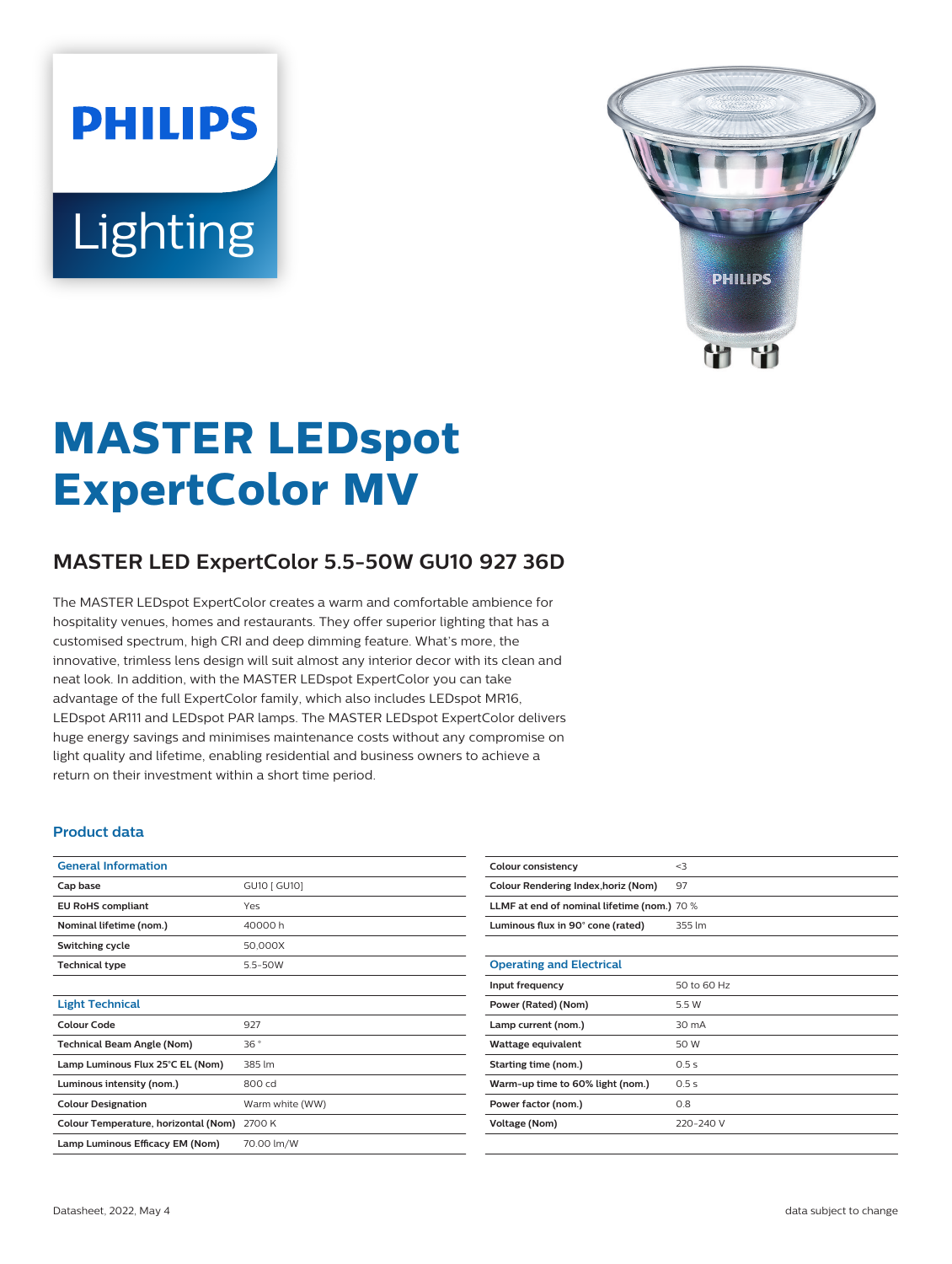## **MASTER LEDspot ExpertColor MV**

| <b>Temperature</b>                       |                     |
|------------------------------------------|---------------------|
| T-Case maximum (nom.)                    | 80 °C               |
|                                          |                     |
| <b>Controls and Dimming</b>              |                     |
| Dimmable                                 | Yes                 |
|                                          |                     |
| <b>Mechanical and Housing</b>            |                     |
| <b>Bulb shape</b>                        | PAR16 [ PAR 2 inch] |
|                                          |                     |
| <b>Approval and Application</b>          |                     |
| Suitable for accent lighting             | Yes                 |
| Energy consumption kWh/1,000 hours 6 kWh |                     |
|                                          |                     |

| <b>Product Data</b>               |                                         |
|-----------------------------------|-----------------------------------------|
| Full product code                 | 871869670733300                         |
| Order product name                | MASTER LED ExpertColor 5.5-50W GU10 927 |
|                                   | 36D                                     |
| EAN/UPC - product                 | 8718696707333                           |
| Order code                        | 929001347308                            |
| SAP numerator - quantity per pack |                                         |
| Numerator - packs per outer box   | 10                                      |
| <b>SAP material</b>               | 929001347308                            |
| SAP net weight (piece)            | $0.038$ kg                              |
|                                   |                                         |

#### **Dimensional drawing**



MASTER LED ExpertColor 5.5-50W GU10 927 36D 50 mm 54 mm

**Product D C**

**MASTER LED ExpertColor 5.5-50W GU10 927 36D**

#### **Photometric data**



CalcuLuX Photometrics 4.5 Philips Lighting B.V. Page: 1/1

200 300 400 500 600  $_{200}^{\circ}$ 40 80 20 60 700 800<br>← [nm]∧ 100 Intensity (%)

**MASTER LEDspot ExpertColor MV 50W GU10 927 36D**

#### **MASTER LEDspot ExpertColor MV 50W GU10 927 36D**